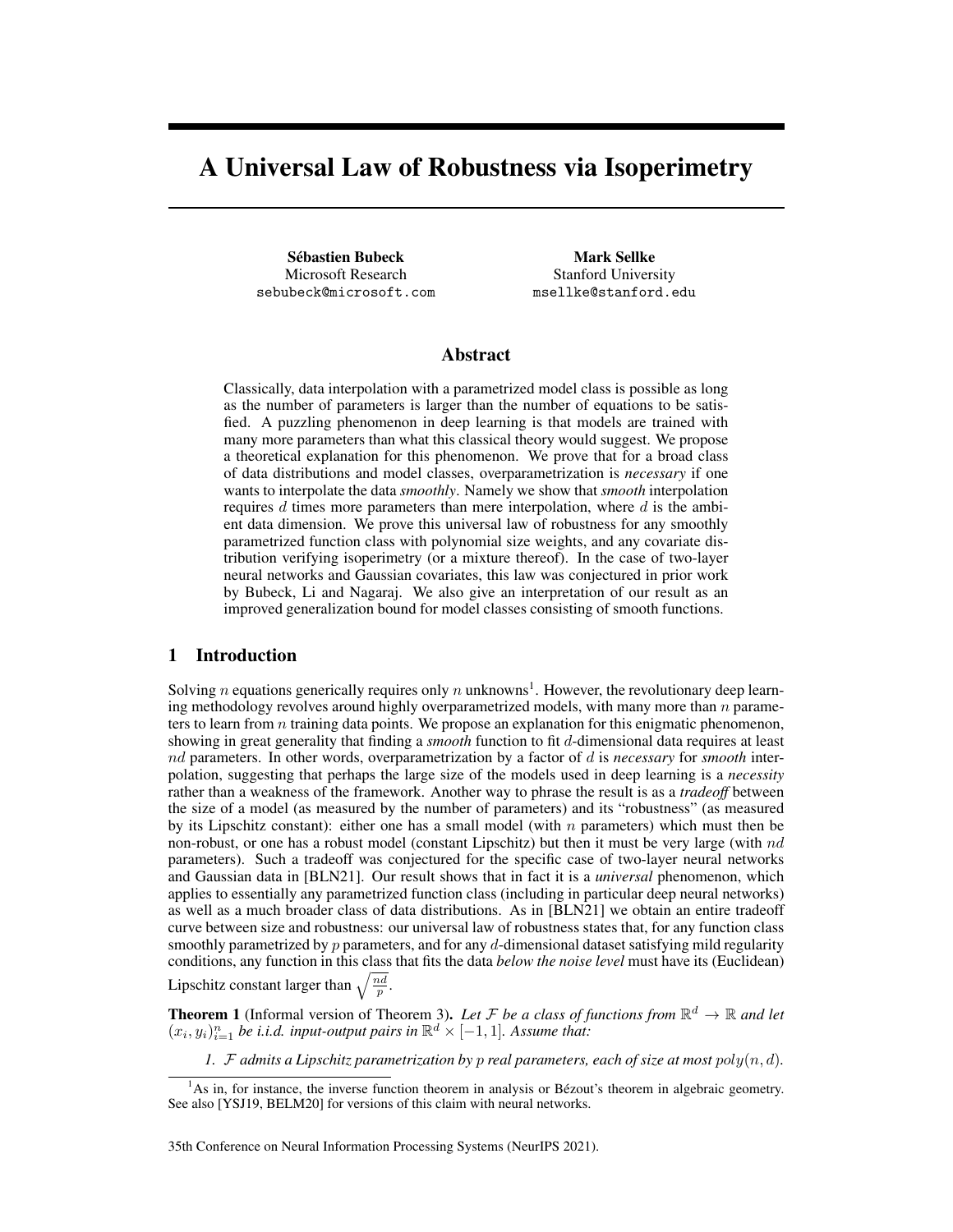- 2. The distribution  $\mu$  of the covariates  $x_i$  satisfies isoperimetry (or is a mixture theoreof).
- *3. The expected conditional variance of the output (i.e., the "noise level") is strictly positive,*  $denoted \ \sigma^2 := \mathbb{E}^{\mu}[Var[y|x]] > 0.$

*Then, with high probability over the sampling of the data, one has simultaneously for all*  $f \in \mathcal{F}$ *:* 

$$
\frac{1}{n}\sum_{i=1}^n (f(x_i) - y_i)^2 \le \sigma^2 - \epsilon \implies \text{Lip}(f) \ge \widetilde{\Omega}\left(\epsilon \sqrt{\frac{nd}{p}}\right).
$$

**Remark 1.1.** For the distributions  $\mu$  we have in mind, for instance uniform on the unit sphere, there exists with high probability some  $O(1)$ -Lipschitz function  $f : \mathbb{R}^d \to \mathbb{R}$  satisfying  $f(x_i) = y_i$  for all *i*. Indeed, with probability  $1 - e^{-\Omega(d)}$  we have  $||x_i - x_j|| \ge 1$  for all  $1 \le i \ne j \le n$  so long as  $n \leq poly(d)$ . In this case we may apply the Kirszbraun extension theorem to find a suitable  $\bar{f}$ regardless of the labels  $y_i$ . More explicitly we may fix a smooth bump function  $g : \mathbb{R}^+ \to \mathbb{R}$  with  $g(0) = 1$  and  $g(x) = 0$  for  $x \ge 1$ , and then interpolate using the sum of radial basis functions

$$
f(x) = \sum_{i=1}^{n} g(||x - x_i||)y_i.
$$

In fact this construction requires only  $p = n(d+1)$  parameters to specify the values  $(x_i, y_i)_{i \in [n]}$ and thus determine the function f. Hence  $p = n(d+1)$  parameters suffice for robust interpolation, i.e. Theorem 3 is essentially best possible for  $\overline{L} = O(1)$ . A similar construction shows the same conclusion for any  $p \in [\Omega(n), nd]$ , essentially tracing the entire tradeoff curve. This is because one can first project onto a fixed subspace of dimension  $\hat{d} = p/n$ , and the projected inputs  $x_i$ now have pairwise distances at least  $\Omega\left(\sqrt{\tilde{d}/d}\right)$  with high probability. The analogous construction on the projected points now requires only  $p = d\tilde{a}$  parameters and has Lipschitz constant  $L =$  $O\left(\sqrt{d/\tilde{d}}\right) = O\left(\sqrt{\frac{nd}{p}}\right).$ 

#### 1.1 Speculative implication for real data

To put Theorem 1 in context, we compare to the empirical results presented in  $[MMS<sup>+</sup>18]$ . In the latter work, they consider the MNIST dataset which consists of  $n = 6 \times 10^4$  images in dimension  $28^2 = 784$ . They trained robustly different architectures, and reported in Figure 4 the size of the architecture versus the obtained robust test accuracy (third plot from the left). One can see a sharp transition from roughly 10% accuracy to roughly 90% accuracy at around  $2 \times 10^5$  parameters (capacity scale 4 in their notation). Moreover the robust accuracy keeps climbing up with more parameters, to roughly 95% accuracy at roughly  $3 \times 10^6$  parameters.

How can we compare these numbers to the law of robustness? There are a number of difficulties that we discuss below, and we emphasize that this discussion is highly speculative in nature, though we find that, with a few leaps of faith, our universal law of robustness sheds light on the potential parameter regimes of interest for robust deep learning.

The first difficulty is to evaluate the "correct" dimension of the problem. Certainly the number of pixels per image gives an upper bound, however one expects that the data lies on something like a lower dimensional sub-manifold. Optimistically, we hope that Theorem 1 will continue to apply for an appropriate *effective dimension* which may be rather smaller than the literal number of pixels. This hope is partially justified by the fact that isoperimetry holds in many less-than-picturesque situations, some of which are stated in the next subsection.

The next difficulty is to estimate/interpret the noise value  $\sigma^2$ . From a theoretical point of view, this noise assumption is necessary for otherwise there could exist a smooth classifier with perfect accuracy in  $F$ , defeating the point of any lower bound on the size of  $F$ . We tentatively would like to think of  $\sigma^2$  as capturing the contribution of the "difficult" part of the learning problem, that is  $\sigma^2$ could be thought of as the non-robust generalization error of reasonably good models, so a couple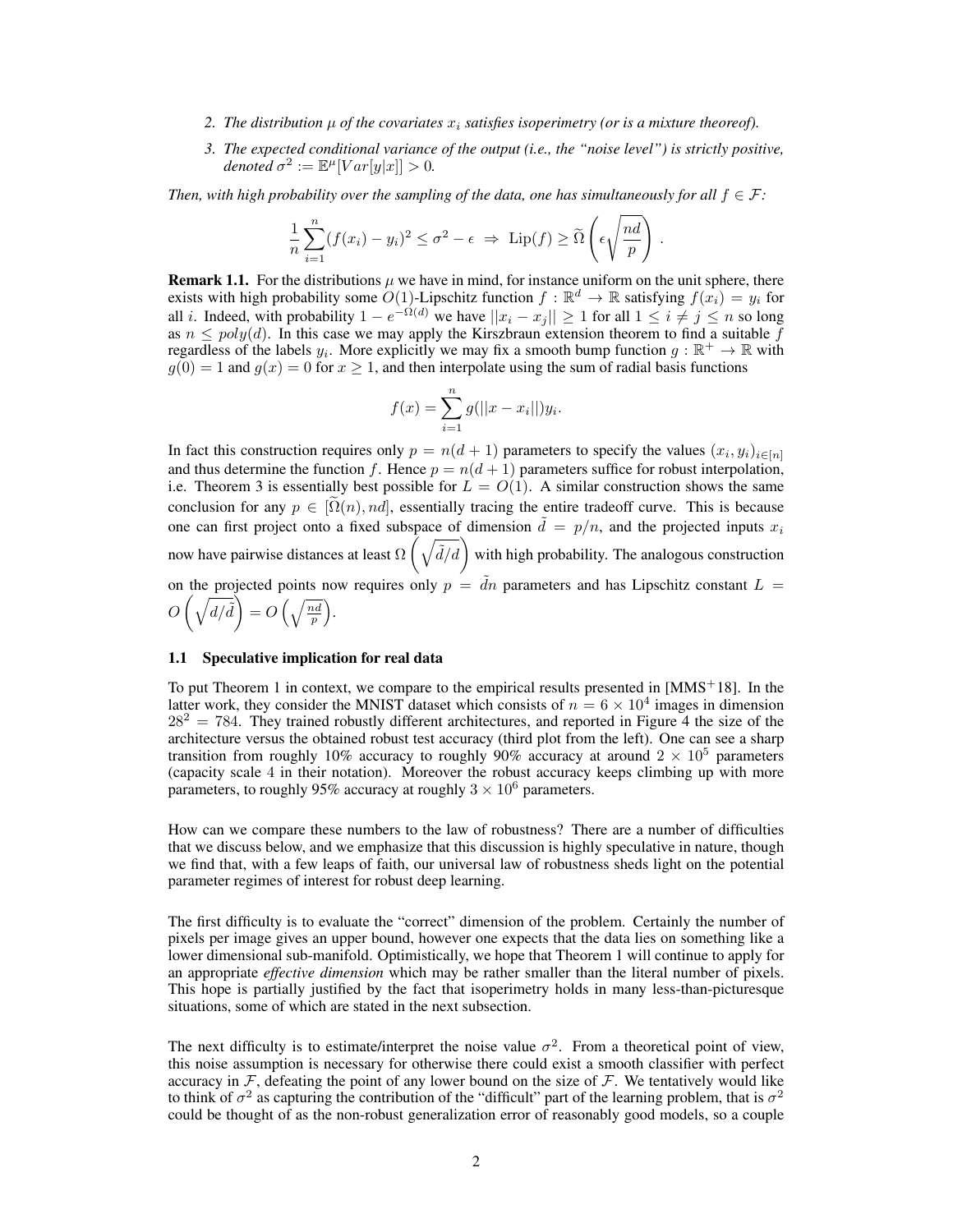of % of error in the case of MNIST. With that interpretation, one gets "below the noise level" in MNIST with a training error of a couple of  $\%$ . We believe that versions of the law of robustness might hold without noise; these would need to go beyond representational power and consider the dynamics of learning algorithms.

Finally another subtlety to interpret the empirical results of  $[MMS<sup>+</sup>18]$  is that there is a mismatch between what they measure and our quantities of interest. Namely the law of robustness talks about two things: the training error, and the worst-case robustness (i.e., the Lipschitz constant). On the other hand [MMS+18] measures the *robust generalization error*. Understanding the interplay between those three quantities is a fantastic open problem. Here we take the perspective that a small robust generalization error should imply a small training error and a small Lipschitz constant. Another important mismatch is that we stated our universal law of robustness for Lipschitzness in  $\ell_2$ , while the experiments in [MMS<sup>+</sup>18] are for robustness in  $\ell_{\infty}$ . We believe that a variant of the law of robustness remains true for  $\ell_{\infty}$ , a belief again partially justified by how broad isoperimetry is (see next subsection).

With all the caveats described above, we can now look at the numbers as follows: in the  $[MMS^+18]$ experiments, smooth models with accuracy below the noise level are attained with a number of parameters somewhere in the range  $2\times10^5-3\times10^6$  parameters (possibly even larger depending on the interpretation of the noise level), while the law of robustness would predict any such model must have at least nd parameters, and this latter quantity should be somewhere in the range  $10^6 - 10^7$ (corresponding to an effective dimension between 15 and 150). While far from perfect, the law of robustness prediction is far more accurate than the classical rule of thumb # parameters  $\simeq$  # equations (which here would predict a number of parameters of the order  $10^4$ ).

Perhaps more interestingly, one could apply a similar reasoning to the ImageNet dataset, which consists of  $1.4 \times 10^7$  images of size roughly  $2 \times 10^5$ . Estimating that the effective dimension is a couple of order of magnitudes smaller than this size, the law of robustness predicts that to obtain good robust models on ImageNet one would need at least  $10^{10} - 10^{11}$  parameters. This number is larger than the size of current neural networks trained robustly for this task, which sports between  $10^8 - 10^9$  parameters. Thus, we arrive at the tantalizing possibility that robust models for ImageNet do not exist yet simply because we are a couple orders of magnitude off in the current scale of neural networks trained for this task.

#### 1.2 Related work

Theorem 1 is a direct follow-up to the conjectured law of robustness in [BLN21] for (arbitrarily weighted) two-layer neural networks with Gaussian data. Our result does not actually prove their conjecture, because we assume here polynomially bounded weights. While this assumption is reasonable from a practical perspective, it remains mathematically interesting to prove the full conjecture for the two-layer case. We prove however in Section A that the polynomial weights assumption is necessary as soon as one considers three-layer neural networks. Let us also mention the [GCL<sup>+</sup>19, Theorem 6.1] which showed a lower bound  $\Omega(nd)$  on the VC dimension of any function class which can robustly interpolate *arbitrary* labels on *all* well-separated input sets  $(x_1, \ldots, x_n)$ . We also note that a relation between high-dimensional phenomenon such as concentration and adversarial examples has been hypothesized before, such as in [GMF<sup>+</sup>18].

In addition to  $[MMS<sup>+</sup>18]$ , several recent works have experimentally studied the relationship between a neural network scale and its achieved robustness, see e.g., [NBA<sup>+</sup>18, XY20, GQU<sup>+</sup>20]. It has been consistently reported that larger networks help tremendously for robustness, beyond what is typically seen for classical non-robust accuracy. We view our universal law of robustness as putting this empirical observation on a more solid footing: scale is actually *necessary* to achieve robustness.

The law of robustness setting is closely related to the interpolation setting: in the former case one considers models optimizing "beyond the noise level", while in the latter case one studies models with perfect fit on the training data. The study of generalization in this in-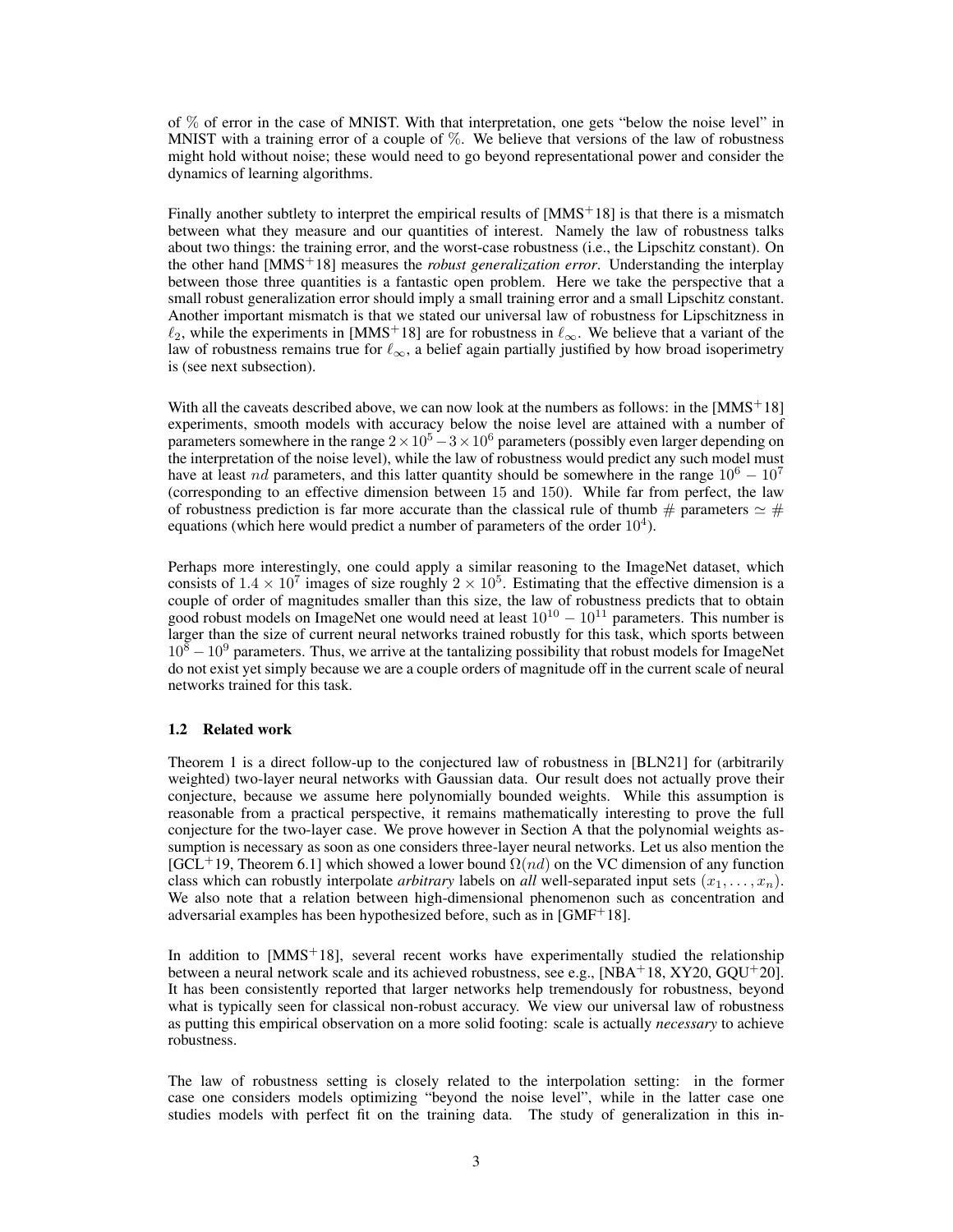terpolation regime has been a central focus of learning theory in the last few years (see e.g.,  $[BHMM19, MM19, BLLT20, NKB<sup>+</sup>20]$ , as it seemingly contradicts classical theory about regularization. More broadly though, generalization remains a mysterious phenomon in deep learning, and the exact interplay between the law of robustness' setting (interpolation regime/worst-case robustness) and (robust) generalization error is a fantastic open problem. Interestingly, we note that one could potentially avoid the conclusion of the law of robustness (that is, that large models are necessary for robustness), with early stopping methods that could stop the optimization once the noise level is reached. In fact, this theoretically motivated suggestion has already been empirically tested and confirmed in the recent work [RWK20], showing again a close tie between the conclusions one can draw from the law of robustness and actual practical settings.

Classical lower bounds on the gradient of a function include Poincare type inequalities, but they ´ are of a qualitately different nature compared to the law of robustness lower bound. We recall that a measure  $\mu$  on  $\mathbb{R}^d$  satisfies a Poincaré inequality if for any function f, one has  $\mathbb{E}^{\mu}[\|\nabla f\|^2] \geq$  $C \cdot \text{Var}(f)$  (for some constant  $C > 0$ ). In our context, such a lower bound for an interpolating function  $f$  has essentially no consequence since the variance  $f$  could be exponentially small. In fact this is tight, as one easily use similar constructions to those in [BLN21] to show that one can interpolate with an exponentially small expected norm squared of the gradient (in particular it is crucial in the law of robustness to consider the Lipschitz constant, i.e., the supremum of the norm of the gradient). On the other hand, our isoperimetry assumption is related to a certain strenghtening of the Poincaré inequality known as log-Sobolev inequality (see e.g., [Led01]). If the covariate measure satisfies only a Poincaré inequality, then we could prove a weaker law of robustness of the form Lip  $\geq \frac{n\sqrt{d}}{p}$  (using for example the concentration result obtained in [BL97]). For the case of two-layer neural networks there is another natural notion of smoothness (different from  $\ell_p$  norms of the gradient) that can be considered, known as the Barron norm. In [BELM20] it is shown that for such a notion of smoothness there is no tradeoff à la the law of robustness, namely one can simultaneously be optimal both in terms of Barron norm and in terms of the network size. More generally, it is an interesting challenge to understand for which notions of smoothness there is a tradeoff with size.

#### 1.3 Isoperimetry

Concentration of measure and isoperimetry are perhaps the most ubiquitous features of highdimensional geometry. In short, they assert in many cases that Lipschitz functions on highdimensional space concentrate tightly around their mean. Our result assumes that the distribution  $\mu$ of the covariates  $x_i$  satisfies such an inequality in the following sense.

**Definition 1.1.** A probability measure  $\mu$  on  $\mathbb{R}^d$  satisfies c-isoperimetry if for any bounded L-*Lipschitz*  $f : \mathbb{R}^d \to \mathbb{R}$ *, and any*  $t \geq 0$ *,* 

$$
\mathbb{P}[|f(x) - \mathbb{E}[f]| \ge t] \le 2e^{-\frac{dt^2}{2cL^2}}.\tag{1.1}
$$

In general, if a scalar random variable X satisfies  $\mathbb{P}[|X| \ge t] \le 2e^{-t^2/C}$  then we say X is C-subgaussian. Hence isoperimetry states that the output of any Lipschitz function is  $O(1)$ subgaussian under suitable rescaling. Distributions satisfying  $O(1)$ -isoperimetry include high dimensional Gaussians  $\mu = \mathcal{N}\left(0, \frac{I_d}{d}\right)$  and uniform distributions on spheres and hypercubes (normalized to have diameter 1). Isoperimetry also holds for mild perturbations of these idealized scenarios, including<sup>2</sup>:

- The sum of a Gaussian and an independent random vector of small norm [CCNW21].
- Strongly log-concave measures in any normed space [BL00, Proposition 3.1].
- Manifolds with positive Ricci curvature [Gro86, Theorem 2.2].

Due to the last condition above, we believe our results are realistic even under the *manifold hypothesis* that high-dimensional data tends to lie on a lower-dimensional submanifold. This viewpoint on learning has been studied for decades, see e.g. [HS89, KL93, RS00, TDSL00, NM10, FMN16].

<sup>&</sup>lt;sup>2</sup>The first two examples satisfy a logarithmic Sobolev inequality, which implies isoperimetry [Led99, Proposition 2.3].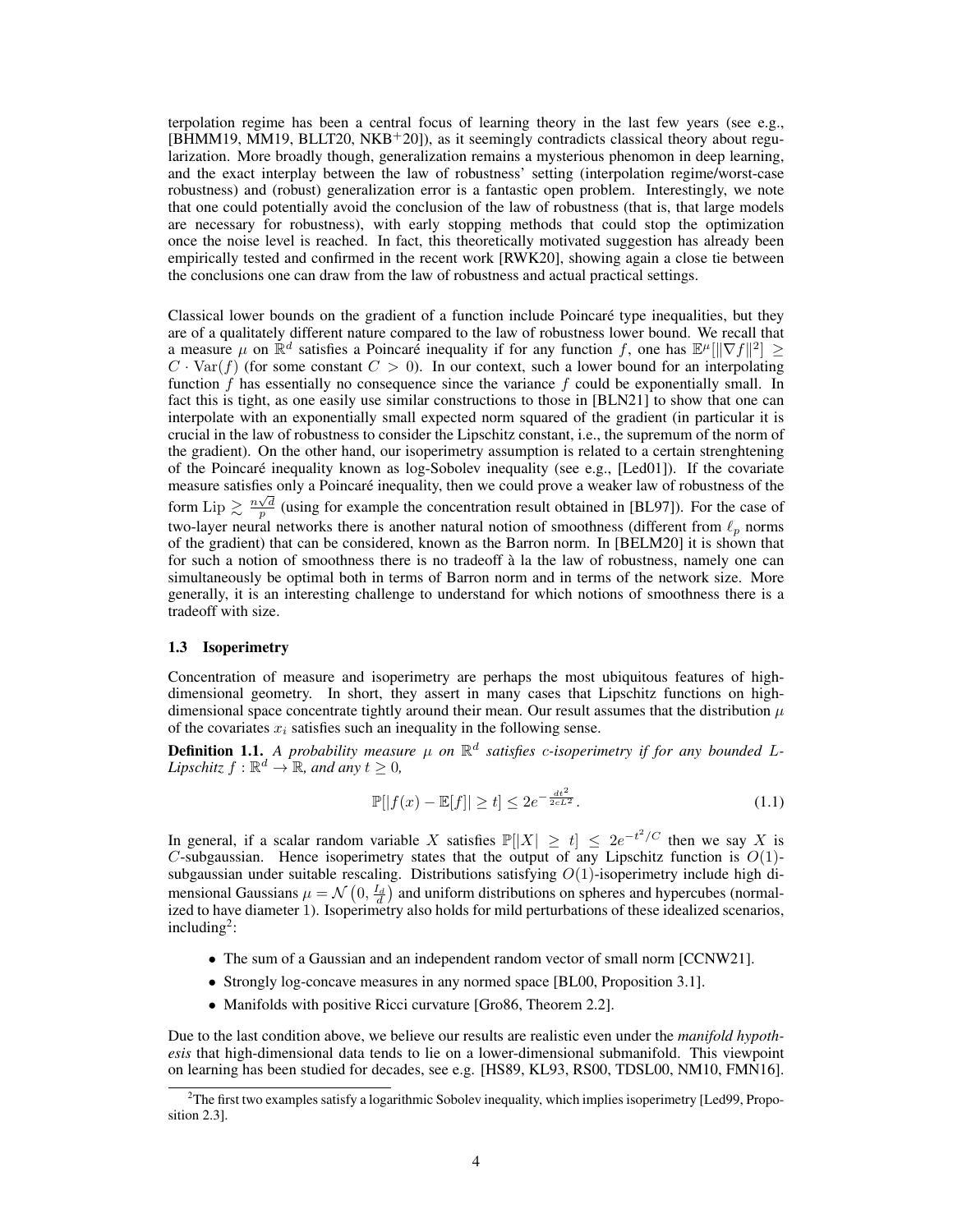We also note that our formal theorem (Theorem 3) actually applies to distributions that can be written as a mixture of distributions satisfying isoperimetry. Let us also point out that from a technical perspective, our proof is not tied to the Euclidean norm and applies essentially whenever Definition 1.1 holds. The main difficulty in extending the law of robustness to e.g. the earth-mover distance seems to be identifying realistic cases which satisfy isoperimetry.

Our proofs will repeatedly use the following simple fact:

**Proposition 1.2.** *[Ver18, Proposition 2.6.1],[vH14, Exercise 3.1] If*  $X_1, \ldots, X_n$  *are independent, C*-subgaussian, with mean 0, then  $\frac{1}{\sqrt{n}} \sum_{i=1}^{n} X_i$  is 18*C*-subgaussian.

## 2 A finite approach to the law of robustness

For the function class of two-layer neural networks, [BLN21] investigated several approaches to prove the law of robustness. At a high level, the proof strategies there relied on various ways to measure how "large" the set of two-layer neural networks can be (specifically, they tried a geometric approach based on relating to multi-index models, a statistical approach based on the Rademacher complexity, and an algebraic approach for the case of polynomial activations).

In this work we take here a different route: we shift the focus from the function class F to an *individual* function  $f \in \mathcal{F}$ . Namely, our proof starts by asking the following question: for a fixed function f, what is the probability that it would give a good approximate fit on the (random) data? For simplicity, consider for a moment the case where we require  $f$  to actually interpolate the data (i.e., perfect fit), and say that  $y_i$  are random  $\pm 1$  labels. The key insight is that isoperimetry implies that *either* the 0-level set of *f or* the 1-level set of *f* must have probability smaller than  $\exp\left(-\frac{d}{\text{Lip}(f)^2}\right)$ . Thus, the probability that f fits all the n points is at most  $\exp\left(-\frac{nd}{\text{Lip}(f)^2}\right)$  so long as both labels  $y_i \in \{-1, 1\}$  actually appear a constant fraction of the time. In particular, using an union bound<sup>3</sup>, for a finite function class  $\mathcal F$  of size N with L-Lipschitz functions, the probability that there exists a function  $f \in \mathcal{F}$  fitting the data is at most

$$
N \exp\left(-\frac{nd}{L^2}\right) = \exp\left(\log(N) - \frac{nd}{L^2}\right).
$$

Thus we see that, if  $L \ll \sqrt{\frac{nd}{\log(N)}}$ , then the probability of finding a fitting function in F is very small. This basically concludes the proof, since via a standard discretization argument, for a smoothly parametrized family with p (bounded) parameters one expects  $log(N) = O(p)$ .

We now give the formal proof, which applies in particular to approximate fit rather than exact fit in the argument above. The only difference is that we will identify a well-chosen subgaussian random variable in the problem. We start with the finite function class case:

**Theorem 2.** Let  $(x_i, y_i)$  be i.i.d. input-output pairs in  $\mathbb{R}^d \times [-1, 1]$  such that:

- *1. The distribution*  $\mu$  *of the covariates*  $x_i$  *can be written as*  $\mu = \sum_{\ell=1}^k \alpha_{\ell} \mu_{\ell}$ *, where each*  $\mu_{\ell}$ *satisfies c*-*isoperimetry and*  $\alpha_{\ell} \geq 0$ ,  $\sum_{\ell=1}^{k} \alpha_{\ell} = 1$ .
- 2. The expected conditional variance of the output is strictly positive, denoted  $\sigma^2$  :=  $\mathbb{E}^{\mu}[Var[y|x]] > 0.$

.

*Then one has:*

$$
\mathbb{P}\left(\exists f \in \mathcal{F} : \frac{1}{n} \sum_{i=1}^{n} (y_i - f(x_i))^2 \le \sigma^2 - \epsilon\right)
$$
  

$$
\le 4k \exp\left(-\frac{n\epsilon^2}{8^3 k}\right) + 2 \exp\left(\log(|\mathcal{F}|) - \frac{\epsilon^2 nd}{9^4 c L^2}\right)
$$

 ${}^{3}$ In this informal argument we ignore the possibility that the labels  $y_i$  are not well-balanced. Note that the probability of this rare event is not amplified by a union bound over  $f \in \mathcal{F}$ .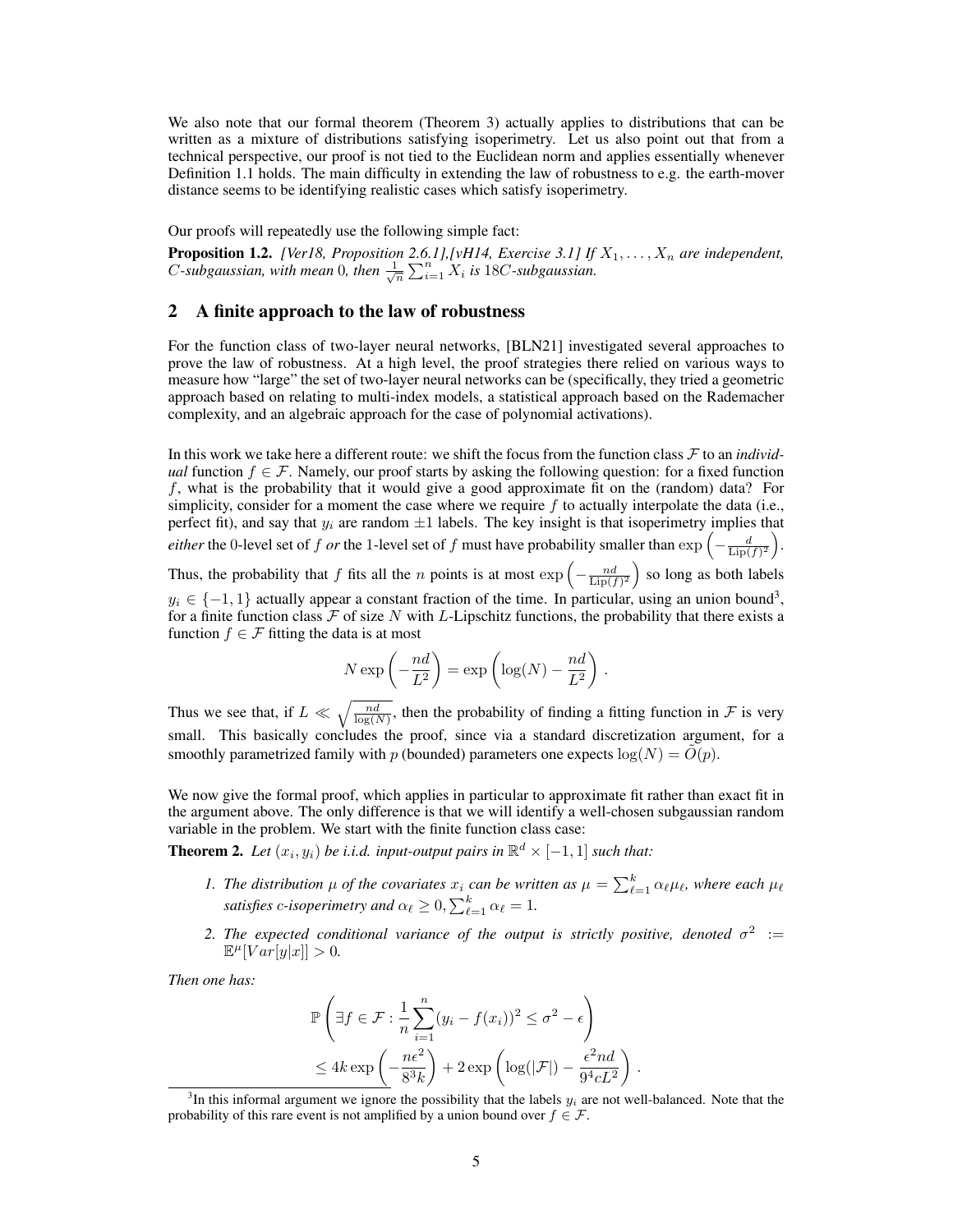We start with a lemma showing that, to optimize beyond the noise level one must necessarily correlate with the noise part of the labels. In what follows we denote  $g(x) = \mathbb{E}[y|x]$  for the target function, and  $z_i = y_i - g(x_i)$  for the noise part of the observed labels (namely  $y_i$  is the sum of the target function  $g(x_i)$  and the noise term  $z_i$ ).

Lemma 2.1. *One has*

$$
\mathbb{P}\left(\exists f \in \mathcal{F}: \frac{1}{n}\sum_{i=1}^{n}(y_i - f(x_i))^2 \leq \sigma^2 - \epsilon\right) \leq 2\exp\left(-\frac{n\epsilon^2}{8^3}\right) + \mathbb{P}\left(\exists f \in \mathcal{F}: \frac{1}{n}\sum_{i=1}^{n}f(x_i)z_i \geq \frac{\epsilon}{4}\right)
$$

*Proof.* The sequence  $(z_i^2)$  is i.i.d., with mean  $\sigma^2$ , and such that  $|z_i|^2 \leq 4$ . Thus Hoeffding's inequality yields:

$$
\mathbb{P}\left(\frac{1}{n}\sum_{i=1}^{n}z_i^2 \le \sigma^2 - \frac{\epsilon}{6}\right) \le \exp\left(-\frac{n\epsilon^2}{8^3}\right). \tag{2.1}
$$

.

On the other hand the sequence  $(z_i g(x_i))$  is i.i.d., with mean 0 (since  $\mathbb{E}[z_i | x_i] = 0$ ), and such that  $|z_i g(x_i)| \leq 2$ . Thus Hoeffding's inequality yields:

$$
\mathbb{P}\left(\frac{1}{n}\sum_{i=1}^{n}z_{i}g(x_{i})\leq-\frac{\epsilon}{6}\right)\leq\exp\left(-\frac{n\epsilon^{2}}{8^{3}}\right).
$$
\n(2.2)

Let us write  $Z = \frac{1}{\sqrt{n}}(z_1, ..., z_n)$ ,  $G = \frac{1}{\sqrt{n}}(g(x_1), ..., g(x_n))$ , and  $F = \frac{1}{\sqrt{n}}(f(x_1), ..., f(x_n))$ . We claim that if  $||Z||^2 \ge \sigma^2 - \frac{\epsilon}{6}$  and  $\langle Z, G \rangle \ge -\frac{\epsilon}{6}$ , then for any  $f \in \mathcal{F}$  one has

$$
||G + Z - F||^2 \le \sigma^2 - \epsilon \Rightarrow \langle F, Z \rangle \ge \frac{\epsilon}{4}.
$$

This claim together with (2.1) and (2.2) conclude the proof. On the other hand the claim itself directly follows from:

$$
\sigma^2 - \epsilon \ge ||G + Z - F||^2 = ||Z + G - F||^2 = ||Z||^2 + 2\langle Z, G - F \rangle + ||G - F||^2 \ge \sigma^2 - \frac{\epsilon}{2} - 2\langle Z, F \rangle.
$$

We can now proceed to the proof of Theorem 2:

*Proof.* First note that without loss of generality we can assume that the range of any function in  $\mathcal F$ is included in  $[-1, 1]$  (indeed clipping the values improves both the fit to any  $y \in [-1, 1]$  and the Lipschitz constant). We also assume wlog that all functions in  $\mathcal F$  are L-Lipschitz.

For clarity let us start with the case  $k = 1$ . By the isoperimetry assumption we have that  $\sqrt{\frac{d}{c}} \frac{f(x_i) - \mathbb{E}[f]}{L}$  is 1-subgaussian. Since  $|z_i| \leq 2$ , we also have that  $\sqrt{\frac{d}{c}} \frac{(f(x_i) - \mathbb{E}[f])z_i}{L}$  is 4subgaussian. Moreover, the latter random variable has zero-mean since  $\mathbb{E}[z|x] = 0$ . Thus by Proposition 1.2 we have:

$$
\mathbb{P}\left(\sqrt{\frac{d}{cnL^2}}\sum_{i=1}^n(f(x_i)-\mathbb{E}[f])z_i\geq t\right)\leq 2\exp\left(-(t/9)^2\right).
$$

We rewrite the above as:

$$
\mathbb{P}\left(\frac{1}{n}\sum_{i=1}^{n}(f(x_i)-\mathbb{E}[f])z_i\geq\frac{\epsilon}{8}\right)\leq 2\exp\left(-\frac{\epsilon^2 nd}{9^4cL^2}\right).
$$
 (2.3)

Since we assumed that the range of the functions is in  $[-1, 1]$  we have  $\mathbb{E}[f] \in [-1, 1]$  and hence:

$$
\mathbb{P}\left(\exists f \in \mathcal{F}: \frac{1}{n} \sum_{i=1}^{n} \mathbb{E}[f] z_i \ge \frac{\epsilon}{8}\right) \le \mathbb{P}\left(\left|\frac{1}{n} \sum_{i=1}^{n} z_i\right| \ge \frac{\epsilon}{8}\right). \tag{2.4}
$$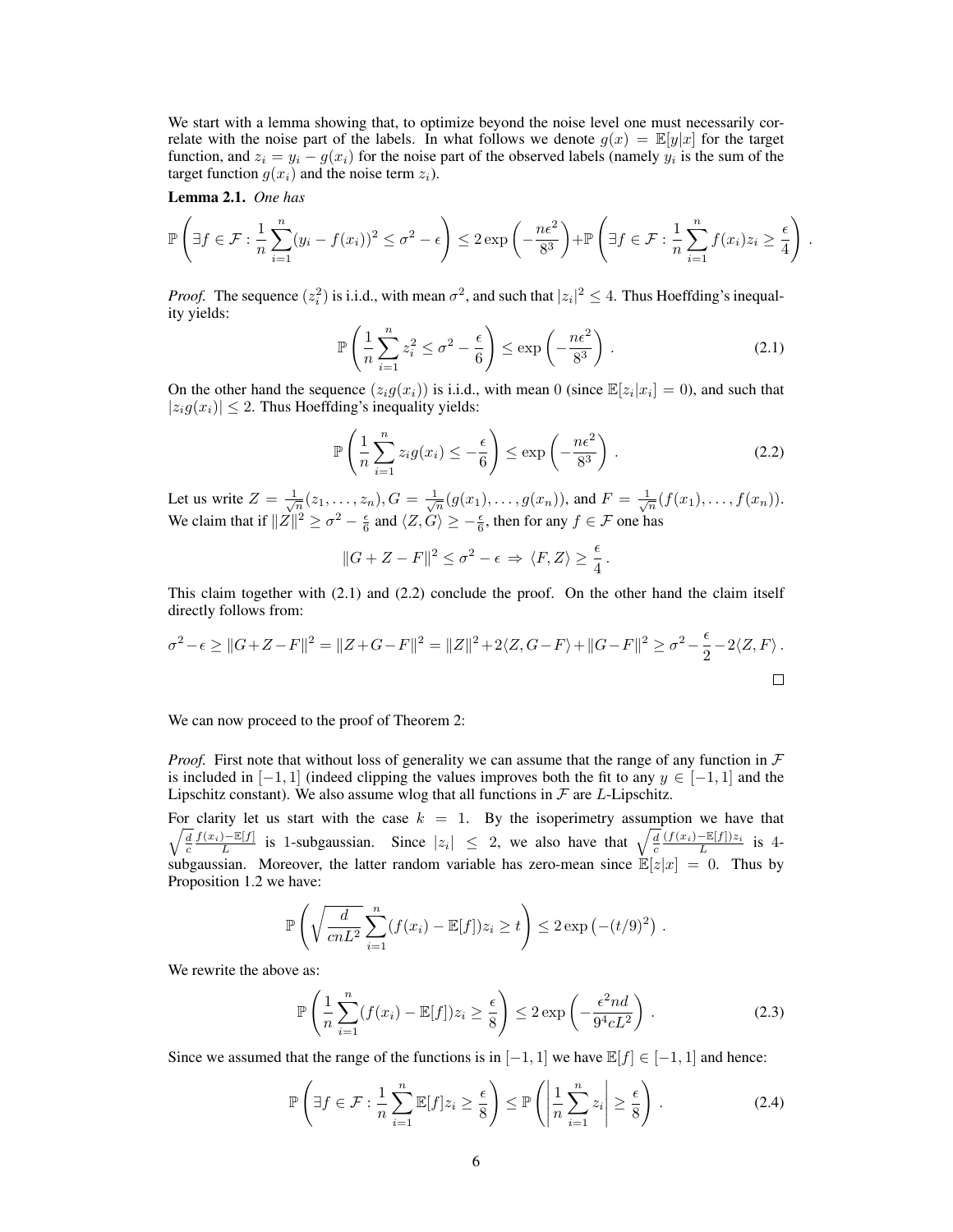(This step is the analog of requiring the labels  $y_i$  to be well-balanced in the example of perfect interpolation.) By Hoeffding's inequality, the above quantity is smaller than  $2 \exp(-n\epsilon^2/8^3)$  (recall that  $|z_i| \leq 2$ ). Thus we obtain with an union bound:

$$
\mathbb{P}\left(\exists f \in \mathcal{F}: \frac{1}{n} \sum_{i=1}^{n} f(x_i) z_i \ge \frac{\epsilon}{4}\right) \le |\mathcal{F}| \cdot \mathbb{P}\left(\frac{1}{n} \sum_{i=1}^{n} (f(x_i) - \mathbb{E}[f]) z_i \ge \frac{\epsilon}{8}\right) + \mathbb{P}\left(\left|\frac{1}{n} \sum_{i=1}^{n} z_i\right| \ge \frac{\epsilon}{8}\right)
$$

$$
\le 2|\mathcal{F}| \cdot \exp\left(-\frac{\epsilon^2 nd}{9^4 c L^2}\right) + 2 \exp\left(-\frac{n\epsilon^2}{8^3}\right).
$$

Together with Lemma 2.1 this concludes the proof for  $k = 1$ .

We now turn to the case  $k > 1$ . We first sample the mixture component  $\ell_i \in [k]$  for each data point  $i \in [n]$ , and we now reason conditioned on these mixture components. Let  $S_\ell \subset [n]$  be the set of data points sampled from mixture component  $\ell \in [k]$ , that is  $x_i, i \in S_\ell$ , is i.i.d. from  $\mu_\ell$ . We now have that  $\sqrt{\frac{d}{c}} \frac{f(x_i) - \mathbb{E}^{\mu_{\ell_i}}[f]}{L}$  $\frac{L}{L}$  is 1-subgaussian (notice that the only difference is that now we need to center by  $\mathbb{E}^{\mu_{\ell_i}}[f]$ , which depends on the mixture component). In particular using the same reasoning as for (2.4) we obtain (crucially note that Proposition 1.2 does not require the random variables to be identically distributed):

$$
\mathbb{P}\left(\frac{1}{n}\sum_{i=1}^{n}(f(x_i)-\mathbb{E}^{\mu_{\ell_i}}[f])z_i\geq \frac{\epsilon}{8}\right)\leq 2\exp\left(-\frac{\epsilon^2 nd}{9^4cL^2}\right).
$$
 (2.5)

Next we want to appropriately modify (2.4). To do so note that:

$$
\max_{m_1,...,m_k \in [-1,1]} \sum_{i=1}^n m_{\ell_i} z_i = \sum_{\ell=1}^k \left| \sum_{i \in S_\ell} z_i \right|,
$$

so that we can rewrite (2.4) as:

$$
\mathbb{P}\left(\exists f \in \mathcal{F}: \frac{1}{n}\sum_{i=1}^n \mathbb{E}^{\mu_{\ell_i}}[f]z_i \ge \frac{\epsilon}{8}\right) \le \mathbb{P}\left(\frac{1}{n}\sum_{\ell=1}^k \left|\sum_{i \in S_{\ell}} z_i\right| \ge \frac{\epsilon}{8}\right).
$$

Now note that  $\sum_{\ell=1}^k \sqrt{|S_{\ell}|} \leq \sqrt{nk}$  and thus we have:

$$
\mathbb{P}\left(\frac{1}{n}\sum_{\ell=1}^k\left|\sum_{i\in S_\ell}z_i\right|\geq \frac{\epsilon}{8}\right)\leq \mathbb{P}\left(\sum_{\ell=1}^k\left|\sum_{i\in S_\ell}z_i\right|\geq \frac{\epsilon}{8}\sqrt{\frac{n}{k}}\sum_{\ell=1}^k\sqrt{|S_\ell|}\right)\leq \sum_{\ell=1}^k\mathbb{P}\left(\left|\sum_{i\in S_\ell}z_i\right|\geq \frac{\epsilon}{8}\sqrt{\frac{n}{k}}\sqrt{|S_\ell|}\right).
$$

Finally by Hoeffding's inequality, we have for any  $\ell \in [k]$ ,  $\mathbb{P}\left(\left|\sum_{i \in S_{\ell}} z_i\right| \geq t\sqrt{|S_{\ell}|}\right) \leq$  $2 \exp \left(-\frac{t^2}{8}\right)$  $\left(\frac{k^2}{8}\right)$ , and thus the last display is bounded from above by  $2k \exp\left(-\frac{n\epsilon^2}{8^3k}\right)$ . The proof can now be concluded as in the case  $k = 1$ .  $\Box$ 

Finally we can now state and prove the formal version of the informal Theorem 1 from the introduction.

**Theorem 3.** Let F be a class of functions from  $\mathbb{R}^d \to \mathbb{R}$  and let  $(x_i, y_i)_{i=1}^n$  be i.i.d. input-output *pairs in*  $\mathbb{R}^d \times [-1,1]$ *. Fix*  $\epsilon, \delta \in (0,1)$ *. Assume that:* 

*1. The function class can be written as*  $\mathcal{F} = \{f_w, w \in \mathcal{W}\}\$  *with*  $\mathcal{W} \subset \mathbb{R}^p$ , diam $(\mathcal{W}) \leq W$ *and for any*  $w_1, w_2 \in W$ ,

$$
||f_{\mathbf{w}_1} - f_{\mathbf{w}_2}||_{\infty} \leq J||\mathbf{w}_1 - \mathbf{w}_2||.
$$

- 2. The distribution  $\mu$  of the covariates  $x_i$  can be written as  $\mu = \sum_{\ell=1}^k \alpha_\ell \mu_\ell$ , where each  $\mu_\ell$ *satisfies* c-isoperimetry,  $\alpha_{\ell} \geq 0$ ,  $\sum_{\ell=1}^{k} \alpha_{\ell} = 1$ , and k is such that  $9^4 k \log(8k/\delta) \leq n\epsilon^2$ .
- 3. The expected conditional variance of the output is strictly positive, denoted  $\sigma^2$  :=  $\mathbb{E}^{\mu}[Var[y|x]] > 0.$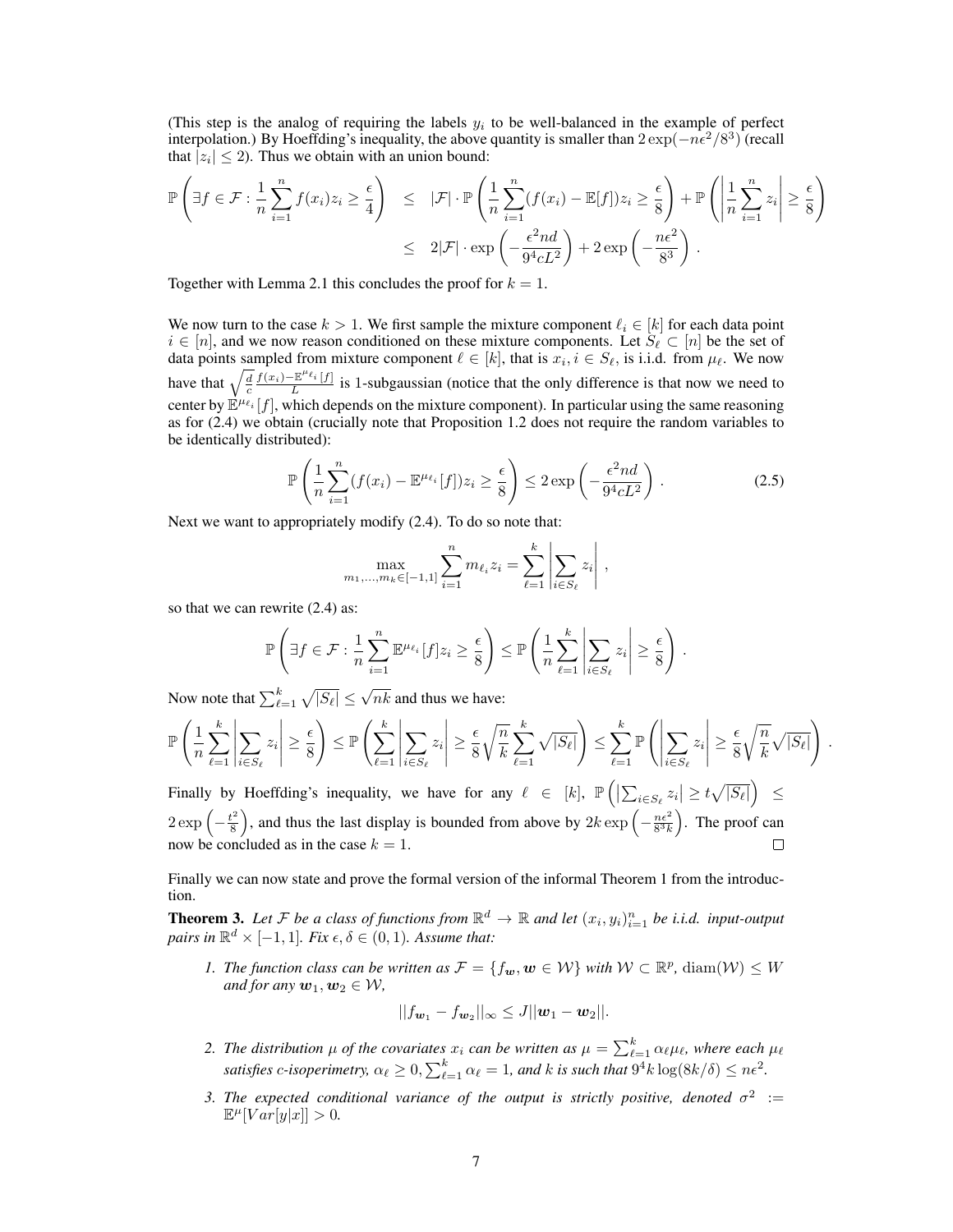*Then, with probability at least* 1−δ *with respect to the sampling of the data, one has simultaneously for all*  $f \in \mathcal{F}$ *:* 

$$
\frac{1}{n}\sum_{i=1}^{n}(f(x_i)-y_i)^2\leq \sigma^2-\epsilon \Rightarrow \operatorname{Lip}(f)\geq \frac{\epsilon}{2^9\sqrt{c}}\sqrt{\frac{nd}{p\log(60WJ\epsilon^{-1})+\log(4/\delta)}}.
$$

*Proof.* Define  $W_L \subseteq W$  by  $W_L = \{ w \in W : \text{Lip}(f_w) \leq L \}$ . Denote  $W_{L,\epsilon}$  for an  $\frac{\epsilon}{6J}$ -net of  $W_L$ . We have in particular  $|W_{\epsilon}| \leq (60W J \epsilon^{-1})^p$ . We apply Theorem 2 to  $\mathcal{F}_{L,\epsilon} = \{f_{\bm{w}}, \bm{w} \in \mathcal{W}_{L,\epsilon}\}\$ :

$$
\mathbb{P}\left(\exists f \in \mathcal{F}_{L,\epsilon} : \frac{1}{n} \sum_{i=1}^{n} (y_i - f(x_i))^2 \le \sigma^2 - \frac{\epsilon}{2} \text{ and } \text{Lip}(f) \le 2L\right)
$$
  

$$
\le 4k \exp\left(-\frac{n\epsilon^2}{9^4 k}\right) + 2 \exp\left(p \log(60 W J \epsilon^{-1}) - \frac{\epsilon^2 n d}{8^6 c L^2}\right).
$$

Observe that if  $||f - g||_{\infty} \le \frac{\epsilon}{6}$  and  $||y||_{\infty}$ ,  $||f||_{\infty}$ ,  $||g||_{\infty} \le 1$ , then  $\frac{1}{n} \sum_{i=1}^{n} (y_i - f(x_i))^2 \le \frac{\epsilon}{2} + \frac{1}{n} \sum_{i=1}^{n} (y_i - g(x_i))^2$ . (We may again assume without loss of generality that all functions i to  $[-1, 1]$ .) Thus we obtain for any  $L > 0$ :

$$
\mathbb{P}\left(\exists f \in \mathcal{F}: \frac{1}{n} \sum_{i=1}^{n} (y_i - f(x_i))^2 \le \sigma^2 - \epsilon \text{ and } \text{Lip}(f) \le L\right)
$$
  

$$
\le 4k \exp\left(-\frac{n\epsilon^2}{9^4 k}\right) + 2 \exp\left(p \log(60 W J \epsilon^{-1}) - \frac{\epsilon^2 n d}{8^6 c L^2}\right).
$$

The first assumption ensures that for any  $w \in \mathcal{W}_L$ , there is  $w' \in \mathcal{W}_{L,\epsilon}$  with  $||f_w - f_w||$  $f_{\bm{w'}} \|_{\infty} \leq \frac{\epsilon}{6}$ . The second assumption shows the probability just above is at most  $\delta$  when  $L = \frac{\epsilon}{2^9 \sqrt{c}} \sqrt{\frac{nd}{p \log(60 W J \epsilon^{-1}) + \log(4/\delta)}}$ . This concludes the proof.

## 3 Deep neural networks

We now specialize the law of robustness (Theorem 3) to multi-layer neural networks. We consider a rather general class of depth  $D$  neural networks described as follows. First, we require that the neurons are partitioned into layers  $\mathcal{L}_1, \ldots, \mathcal{L}_D$ , and that all connections are from  $\mathcal{L}_i \to \mathcal{L}_j$  for some  $i < j$ . This includes the basic feed-forward case in which only connections  $\mathcal{L}_i \to \mathcal{L}_{i+1}$  are used as well as more general skip connections. We specify (in the natural way) a neural network by matrices  $W_j$  of shape  $|\mathcal{L}_j| \times \sum_{i \le j} |\mathcal{L}_i|$  for each  $1 \le j \le D$ , as well as 1-Lipschitz non-linearities  $\sigma_{j,\ell}$  and scalar biases  $b_{j,\ell}$  for each  $(j,\ell)$  satisfying  $\ell \in |\mathcal{L}_j|$ . We use fixed non-linearities  $\sigma_{j,\ell}$  as well as a fixed architecture, in the sense that each matrix entry  $W_j [k, \ell]$  is either always 0 or else it is variable (and similarly for the bias terms).

To match the notation of Theorem 3, we identify the parametrization in terms of the matrices  $(W_i)$ and bias terms  $(b_{j,\ell})$  to a single p-dimensional vector w as follows. A variable matrix entry  $W_j [k, \ell]$ is set to  $w_{a(j,k,\ell)}$  for some fixed index  $a(j,k,\ell) \in [p]$ , and a variable bias term  $b_{j,\ell}$  is set to  $w_{a(j,\ell)}$ for some  $a(j, \ell) \in [p]$ . Thus we now have a parametrization  $w \in \mathbb{R}^p \mapsto f_w$  where  $f_w$  is the neural network represented by the parameter vector  $w$ . Importantly, note that our formulation allows for weight sharing (in the sense that a shared weight is counted only as a single parameter). For example, this is important to obtain an accurate count of the number of parameters in convolutional architectures.

In order to apply Theorem 3 to this class of functions we need to estimate the Lipschitz constant of the parametrization  $w \mapsto f_w$ . To do this we introduce three more quantities. First, we shall assume that all the parameters are bounded in magnitude by  $W$ , that is we consider the set of neural networks parametrized by  $w \in [-W, W]^p$ . Next, for the architecture under consideration, denote  $Q$  for the maximum number of matrix entries/bias terms that are tied to a single parameter  $w_a$  for some  $a \in [p]$ . Finally we define

$$
B(\boldsymbol{w})=\prod_{j\in[D]}\max(\|W_j\|_{op},1).
$$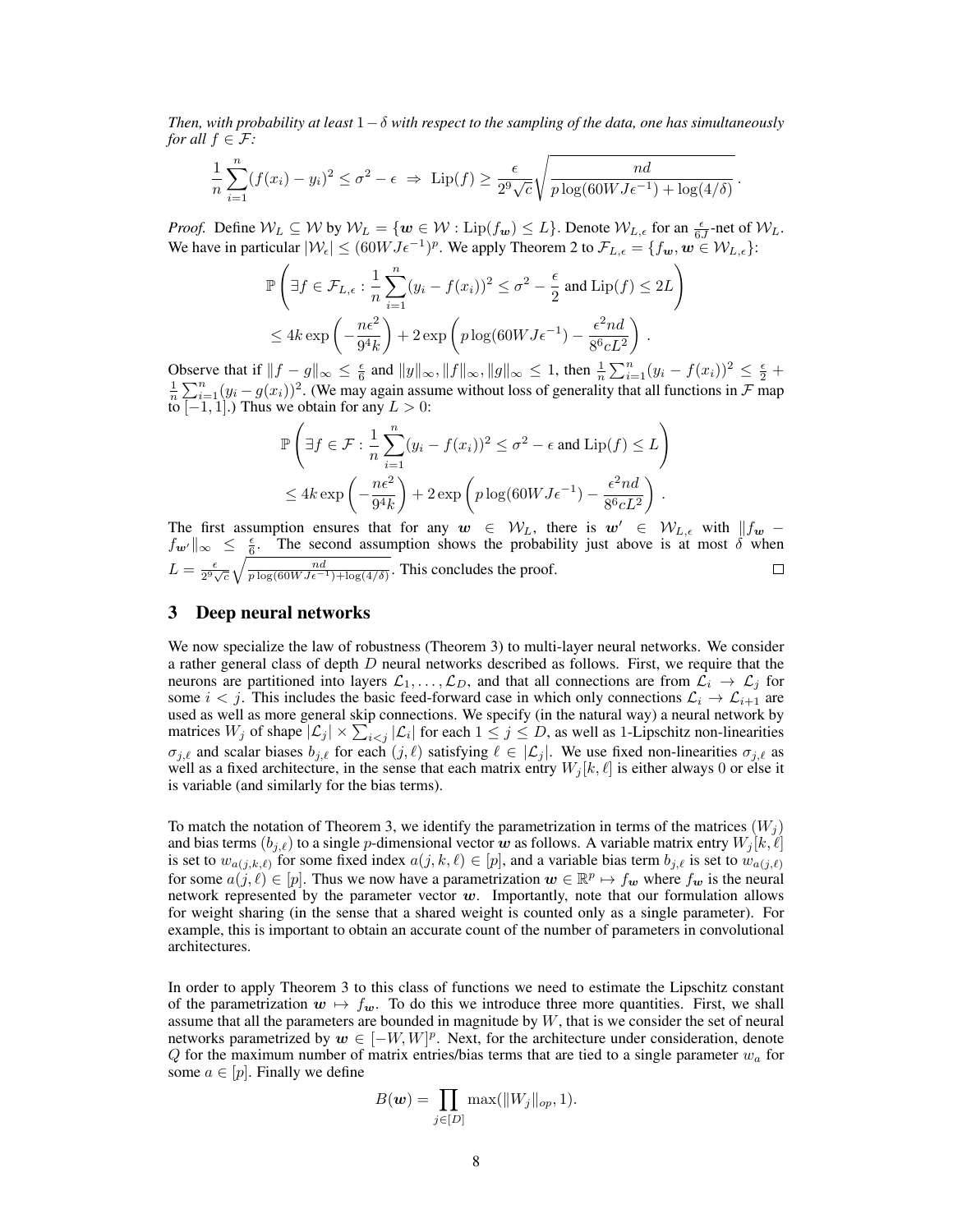Observe that  $B(w)$  is an upper bound on the Lipschitz constant of the network itself, i.e., the map  $x \mapsto f_{\mathbf{w}}(x)$ . It turns out that a uniform control on it also controls the Lipschitz constant of the *parametrization*  $w \mapsto f_w$ . Namely we have the following lemma:

**Lemma 3.1.** Let  $x \in \mathbb{R}^d$  such that  $||x|| \leq R$ , and  $w_1, w_2 \in \mathbb{R}^p$  such that  $B(w_1), B(w_2) \leq \overline{B}$ . *Then one has*

 $|f_{\mathbf{w}_1}(x) - f_{\mathbf{w}_2}(x)| \leq \overline{B}^2 Q R \sqrt{p} ||\mathbf{w}_1 - \mathbf{w}_2||$ .

*Moreover for any*  $w \in [-W, W]^p$  *with*  $W \ge 1$ *, one has* 

$$
B(\mathbf{w}) \leq (W\sqrt{pQ})^D.
$$

*Proof.* Fix an input x and define  $g_x$  by  $g_x(w) = f_w(x)$ . A standard gradient calculation for multi-layer neural networks directly shows that  $\|\nabla g_x(w)\|_{\infty} \leq B(w)QR$  so that  $\|\nabla g_x(w)\| \leq B(w)QR\sqrt{p}$ . Since the matrix operator norm is convex (and nonnegative) it follows that  $B(w) \leq$  $B(\bm{w}_1)B(\bm{w}_2)\leq \overline{B}^2$  on the entire segment  $[\bm{w}_1,\bm{w}_2]$  by multiplying over layers. Thus  $\|\nabla g_x(\bm{w})\|\leq \overline{B}^2$  $\overline{B}^2QR\sqrt{p}$  on that segment, which concludes the proof of the first claimed inequality. The second claimed inequality follows directly from  $||W_j||_{op} \le ||W_j||_2 \le W\sqrt{pQ}$ .  $\Box$ 

Lemma 3.1 shows that when applying Theorem 3 to our class of neural networks one can always take  $J = R(WQp)^D$  (assuming that the covariate measure  $\mu$  is supported on the ball of radius  $\hat{R}$ ). Thus in this case the law of robustness (under the assumptions of Theorem 3) directly states that with high probability, any neural network in our class that fits the training data well below the noise level must also have:

$$
\text{Lip}(f) \ge \tilde{\Omega}\left(\sqrt{\frac{nd}{Dp}}\right),\tag{3.1}
$$

where  $\tilde{\Omega}$  hides logarithmic factors in  $W, p, R, Q$ , and the probability of error  $\delta$ . Thus we see that the law of robustness, namely that the number of parameters should be at least  $nd$  for a smooth model with low training error, remains intact for constant depth neural networks. If taken at face value, the lower bound (3.1) suggests that it is better in practice to distribute the parameters towards *depth* rather than *width*, since the lower bound is decreasing with D. On the other hand, we note that (3.1) can be strengthened to:

$$
\text{Lip}(f) \ge \tilde{\Omega}\left(\sqrt{\frac{nd}{p\log(\overline{B})}}\right),\tag{3.2}
$$

for the class of neural networks such that  $B(w) \leq \overline{B}$ . In other words the dependency on the depth all but disappears by simply assuming that the quantity  $B(w)$  (a natural upper bound on the Lipschitz constant of the network) is polynomially controlled. Interestingly many works have suggested to keep  $B(w)$  under control, either for regularization purpose (for example [BFT17] relates  $B(w)$  to the Rademacher complexity of multi-layer neural networks) or to simply control gradient explosion during training, see e.g., [ASB16, CBG+17, MHRB17, MKKY18, JCC+19, YM17]. Moreover, in addition to being well-motivated in practice, the assumption that  $\overline{B}$  is polynomially controlled seems also somewhat unavoidable in theory, since  $B(w)$  is an *upper bound* on the Lipschitz constant  $Lip(f_{w})$ . Thus a theoretical construction showing that the lower bound in (3.1) is tight (at some large depth D) would necessarily need to have an exponential gap between  $\text{Lip}(f_{w})$  and  $B(w)$ . We are not aware of any such example, and it would be interesting to fully elucidate the role of depth in the law of robustness (particularly if it could give recommendation on how to best distribute parameters in a neural network).

# 4 Generalization Perspective

The law of robustness can be phrased in a slightly stronger way, as a generalization bound for classes of Lipschitz functions based on data-dependent Rademacher complexity. In particular, this perspective applies to any Lipschitz loss function, whereas our analysis in the main text was specific to the squared loss. We define the data-dependent Rademacher complexity  $\text{Rad}_{n,\mu}(\mathcal{F})$  by

$$
\text{Rad}_{n,\mu}(\mathcal{F}) = \frac{1}{n} \mathbb{E}^{\sigma_i, x_i} \left[ \sup_{f \in \mathcal{F}} \left| \sum_{i=1}^n \sigma_i f(x_i) \right| \right] \tag{4.1}
$$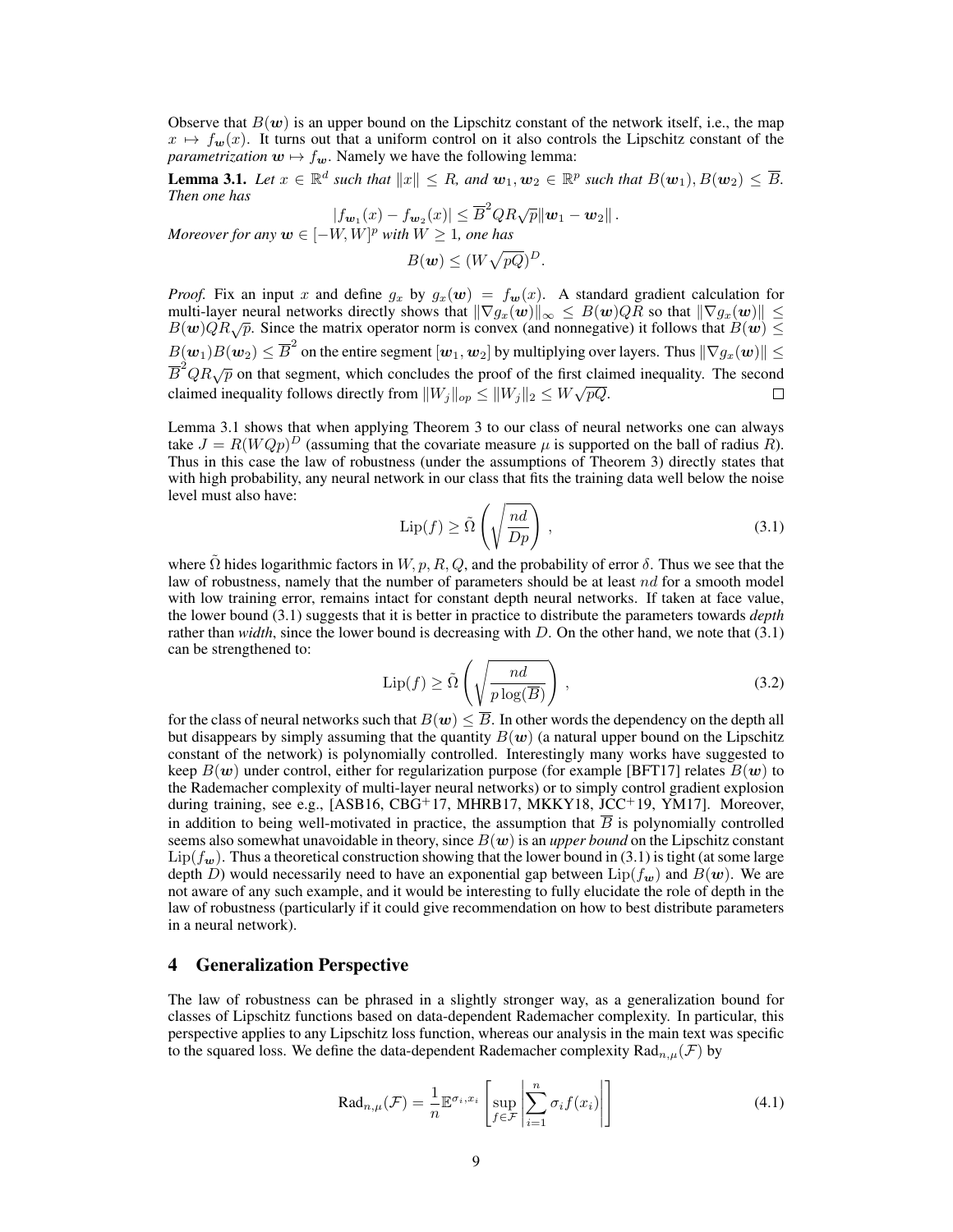where the values  $(\sigma_i)_{i \in [n]}$  are i.i.d. symmetric Rademacher variables in  $\{-1, 1\}$  while the values  $(x_i)_{i\in[n]}$  are i.i.d. samples from  $\mu$ .

**Lemma 4.1.** Suppose  $\mu = \sum_{i=1}^{k} \alpha_i \mu_i$  is a mixture of c-isoperimetric distributions. For finite  $\mathcal{F}$ *consisting of L-Lipschitz*  $f$  with  $|f(x)| \leq 1$  for all  $(f, x) \in \mathcal{F} \times \mathbb{R}^d$ , we have

$$
Rad_{n,\mu}(\mathcal{F}) \leq O\left(\max\left(\sqrt{\frac{k}{n}}, L\sqrt{\frac{c\log(|\mathcal{F}|)}{nd}}\right)\right).
$$
\n(4.2)

The proof is identical to that of Theorem 2. Note that  $\text{Rad}_{n,\mu}(\mathcal{F})$  simply measures the ability of functions in  $F$  to correlate with random noise. Using standard machinery it implies the following generalization bound:

**Corollary 4.2.** *For any loss function*  $\ell(t, y)$  *which is bounded and* 1*-Lipschitz in its first argument and any*  $\delta \in [0, 1]$ *, in the setting of Lemma 4.1 we have with probability at least*  $1 - \delta$  *the uniform convergence bound:*

$$
\sup_{f \in \mathcal{F}} \left| \mathbb{E}^{(x,y)\sim \mu}[\ell(f(x),y)] - \frac{1}{n} \sum_{i=1}^n \ell(f(x_i),y_i) \right| \leq O\left( \max\left( \sqrt{\frac{k}{n}}, L\sqrt{\frac{c\log(|\mathcal{F}|)}{nd}}, \sqrt{\frac{\log(1/\delta)}{n}} \right) \right).
$$

*Proof.* Using McDiarmid's concentration inequality it is enough to bound the left hand side in expectation over  $(x_i, y_i)$ . Using the symmetrization trick, one reduces this task to upper bound

$$
\mathbb{E}^{x_i, y_i, \sigma_i} \sup_{f \in \mathcal{F}} \frac{1}{n} \sum_{i=1}^n \sigma_i \ell(f(x_i), y_i).
$$

Fixing the pairs  $(x_i, y_i)$  and using the contraction lemma (see e.g., [SSBD14, Theorem 26.9]) the above quantity is upper bounded by  $\text{Rad}_{n,\mu}(\mathcal{F})$  which concludes the proof. П

Of course, one can again use an  $\epsilon$ -net to obtain an analogous result for continuously parametrized function classes. The law of robustness, now for a general loss function, follows as a corollary (the argument is similar to [Proposition 1, [BELM20]]). Let us point out that many papers have studied the Rademacher complexity of function classes such as neural networks (see e.g. [BFT17], or [YKB19] in the context of adversarial examples). The new feature of our result is that isoperimetry of the covariates yields improved generalization guarantees.

## Funding Acknowledgement

Funding in direct support of this work: NSF grant CCF-2006489, NSF graduate research fellowship, Stanford graduate fellowship. Additional revenues related to this work: internship employment by the second author at Microsoft Research.

#### References

- [ASB16] Martin Arjovsky, Amar Shah, and Yoshua Bengio. Unitary evolution recurrent neural networks. In *International Conference on Machine Learning*, pages 1120–1128. PMLR, 2016.
- [BELM20] Sebastien Bubeck, Ronen Eldan, Yin Tat Lee, and Dan Mikulincer. Network size and size of the weights in memorization with two-layers neural networks. In *Advances in Neural Information Processing Systems*, volume 33, pages 4977–4986, 2020.
	- [BFT17] Peter L Bartlett, Dylan J Foster, and Matus J Telgarsky. Spectrally-normalized margin bounds for neural networks. In I. Guyon, U. V. Luxburg, S. Bengio, H. Wallach, R. Fergus, S. Vishwanathan, and R. Garnett, editors, *Advances in Neural Information Processing Systems*, volume 30. Curran Associates, Inc., 2017.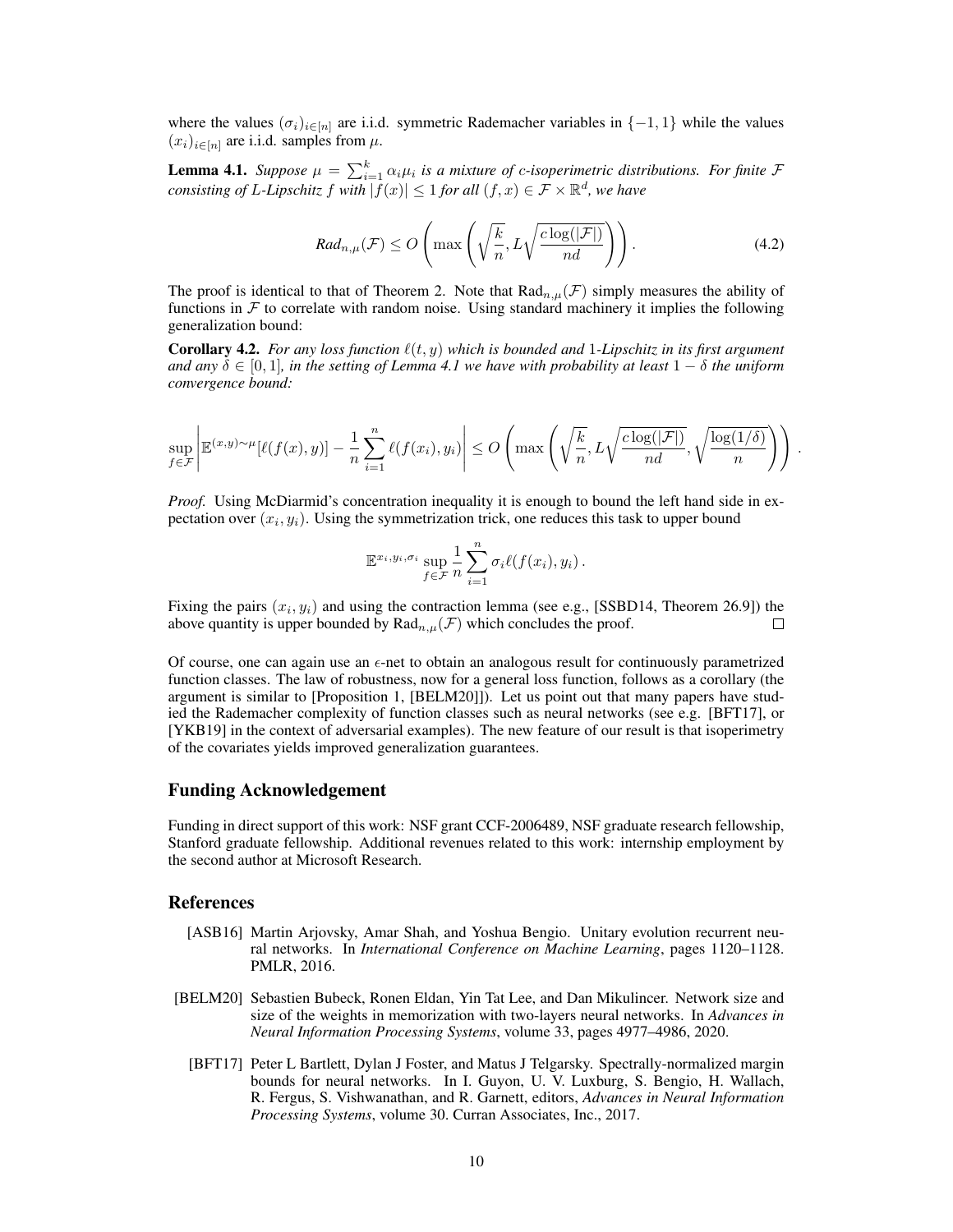- [BHMM19] Mikhail Belkin, Daniel Hsu, Siyuan Ma, and Soumik Mandal. Reconciling modern machine-learning practice and the classical bias–variance trade-off. *Proceedings of the National Academy of Sciences*, 116(32):15849–15854, 2019.
	- [BL97] Sergey Bobkov and Michel Ledoux. Poincare's inequalities and Talagrand's concen- ´ tration phenomenon for the exponential distribution. *Probability Theory and Related Fields*, 107(3):383–400, 1997.
	- [BL00] Sergey G Bobkov and Michel Ledoux. From Brunn-Minkowski to Brascamp-Lieb and to logarithmic Sobolev inequalities. *Geometric & Functional Analysis GAFA*, 10(5):1028–1052, 2000.
	- [BLLT20] Peter L. Bartlett, Philip M. Long, Gabor Lugosi, and Alexander Tsigler. Benign ´ overfitting in linear regression. *Proceedings of the National Academy of Sciences*, 117(48):30063–30070, 2020.
	- [BLN21] Sébastien Bubeck, Yuanzhi Li, and Dheeraj M Nagaraj. A law of robustness for twolayers neural networks. In *Conference on Learning Theory*, pages 804–820. PMLR, 2021.
- [CBG<sup>+</sup>17] Moustapha Cisse, Piotr Bojanowski, Edouard Grave, Yann Dauphin, and Nicolas Usunier. Parseval networks: Improving robustness to adversarial examples. In *International Conference on Machine Learning*, pages 854–863. PMLR, 2017.
- [CCNW21] Hong-Bin Chen, Sinho Chewi, and Jonathan Niles-Weed. Dimension-free log-sobolev inequalities for mixture distributions. *Journal of Functional Analysis*, 281(11):109236, 2021.
- [FMN16] Charles Fefferman, Sanjoy Mitter, and Hariharan Narayanan. Testing the manifold hypothesis. *Journal of the American Mathematical Society*, 29(4):983–1049, 2016.
- [GCL<sup>+</sup>19] Ruiqi Gao, Tianle Cai, Haochuan Li, Cho-Jui Hsieh, Liwei Wang, and Jason D Lee. Convergence of adversarial training in overparametrized neural networks. *Advances in Neural Information Processing Systems*, 32:13029–13040, 2019.
- [GMF<sup>+</sup>18] Justin Gilmer, Luke Metz, Fartash Faghri, Samuel S Schoenholz, Maithra Raghu, Martin Wattenberg, and Ian Goodfellow. Adversarial spheres. *arXiv preprint arXiv:1801.02774*, 2018.
- [GQU<sup>+</sup>20] Sven Gowal, Chongli Qin, Jonathan Uesato, Timothy Mann, and Pushmeet Kohli. Uncovering the limits of adversarial training against norm-bounded adversarial examples. *arXiv preprint arXiv:2010.03593*, 2020.
	- [Gro86] Mikhael Gromov. Isoperimetric inequalities in riemannian manifolds. In *Asymptotic Theory of Finite Dimensional Spaces*, volume 1200, pages 114–129. Springer Berlin, 1986.
	- [HS89] Trevor Hastie and Werner Stuetzle. Principal curves. *Journal of the American Statistical Association*, 84(406):502–516, 1989.
- $[JCC<sup>+</sup>19]$  Haoming Jiang, Zhehui Chen, Minshuo Chen, Feng Liu, Dingding Wang, and Tuo Zhao. On computation and generalization of gans with spectrum control. *Proc. of International Conference on Learning Representation (ICLR)*, 2019.
	- [KL93] Nanda Kambhatla and Todd K Leen. Fast nonlinear dimension reduction. In *IEEE International Conference on Neural Networks*, pages 1213–1218. IEEE, 1993.
	- [Led99] Michel Ledoux. Concentration of measure and logarithmic Sobolev inequalities. In *Seminaire de probabilites XXXIII*, pages 120–216. Springer, 1999.
	- [Led01] M. Ledoux. The concentration of measure phenomenon. In *Mathematical Surveys and Monographs*, volume 89. American Mathematical Society, Providence, RI, 2001.